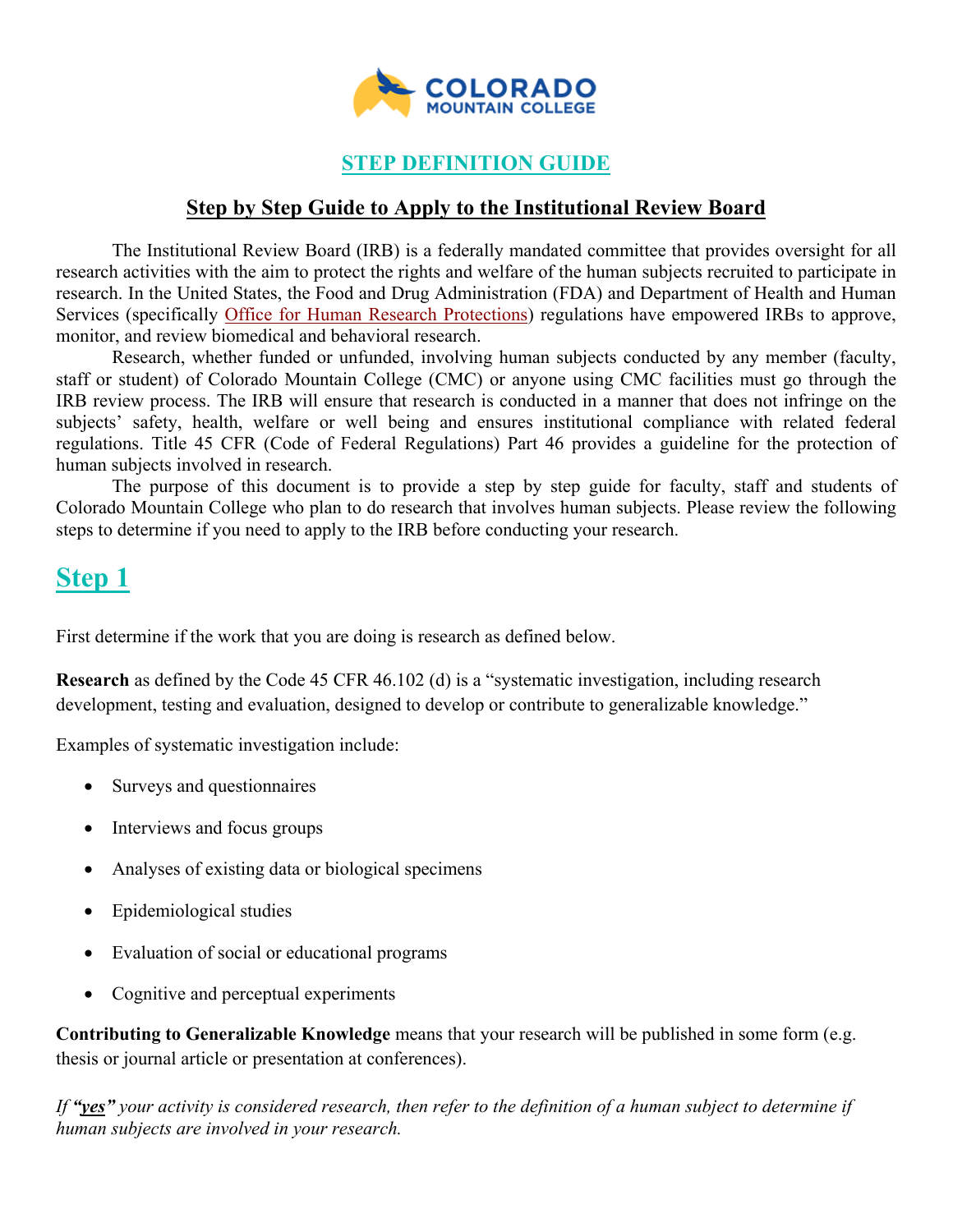**Human Subject** as defined by the Code 45 CFR 46.102 (f) is "a living individual about whom an investigator (whether professional or student) conducting research obtains:

- 1. Data through intervention or interaction with the individual, or
- 2. Identifiable private information

*If "yes" your activity involves human subjects and identifiable information is obtained from those individuals, then you need to seek IRB approval prior to data collection. NO activity may begin prior to receiving IRB approval.* 

*If "no" your activity is not considered research and does not involve human subjects, then you may stop here and you do not need to submit your application to IRB.* 

**Once you determine that your work is research involving human subjects, please precede to Step 2.**

# **Step 2**

## **Completion of Mandatory On-line Training**

Anyone who is planning to submit an application to the IRB will be required to go through free on-line research ethics training from CITI Program (Collaborative Institutional Training Initiative). Training is available at [https://www.citiprogram.org/index.cfm?pageID=14&region=1&\\_ga=2.169451364.47512065.1604078428-](https://nam10.safelinks.protection.outlook.com/?url=https%3A%2F%2Fwww.citiprogram.org%2Findex.cfm%3FpageID%3D14%26region%3D1%26_ga%3D2.169451364.47512065.1604078428-1931379041.1604078428&data=04%7C01%7Cvperos%40coloradomtn.edu%7C1cfb67c17d4844add39c08d87f834583%7Cf439c44861744569b4faffbc80f82e1b%7C1%7C0%7C637399549099111824%7CUnknown%7CTWFpbGZsb3d8eyJWIjoiMC4wLjAwMDAiLCJQIjoiV2luMzIiLCJBTiI6Ik1haWwiLCJXVCI6Mn0%3D%7C1000&sdata=Gn6KTwRHWK62KjzaU9JMyoZ80HYj3xHp0zZyvINvqzo%3D&reserved=0) [1931379041.1604078428](https://nam10.safelinks.protection.outlook.com/?url=https%3A%2F%2Fwww.citiprogram.org%2Findex.cfm%3FpageID%3D14%26region%3D1%26_ga%3D2.169451364.47512065.1604078428-1931379041.1604078428&data=04%7C01%7Cvperos%40coloradomtn.edu%7C1cfb67c17d4844add39c08d87f834583%7Cf439c44861744569b4faffbc80f82e1b%7C1%7C0%7C637399549099111824%7CUnknown%7CTWFpbGZsb3d8eyJWIjoiMC4wLjAwMDAiLCJQIjoiV2luMzIiLCJBTiI6Ik1haWwiLCJXVCI6Mn0%3D%7C1000&sdata=Gn6KTwRHWK62KjzaU9JMyoZ80HYj3xHp0zZyvINvqzo%3D&reserved=0) .

You need to complete the registration process before you can start your training. Please make sure that you have included the certificate of completion with your application.

**To determine which review process your research needs to go through, please read the detailed information about different types of review processes in Step 3.** 

# **Step 3**

There are three types of reviews:

- **1. Exempt**
- **2. Expedited**
- **3. Full Board**

#### **1. EXEMPT REVIEW**

Types of research projects eligible for exempt review include:

• Research conducted in established or commonly accepted educational setting, involving normal educational practices. (e.g. classroom activities that are solely instructional).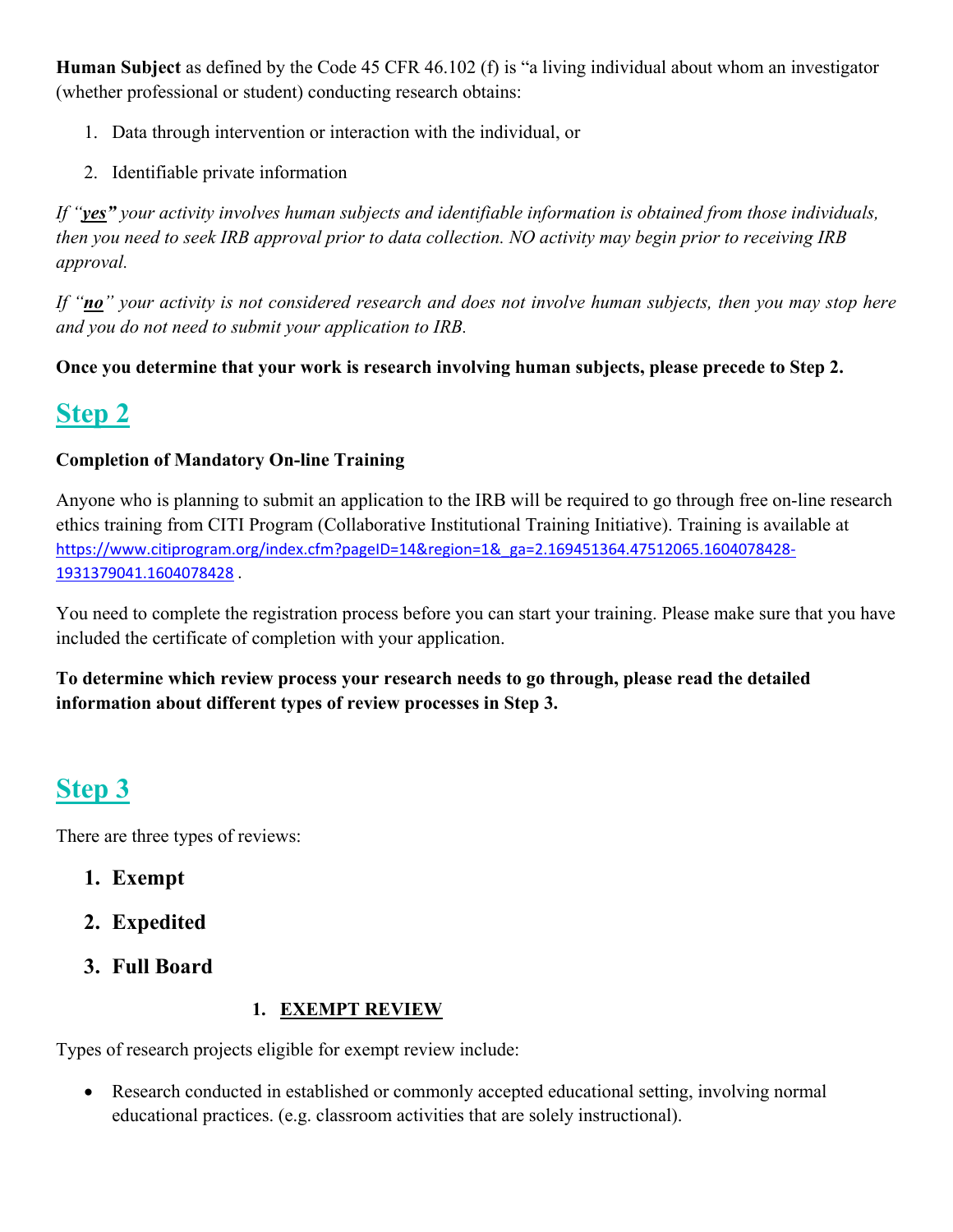- Research involving the use of educational tests, survey procedures, interview procedures, or observation of public behavior if there is no identifiable information and the topic is non sensitive.
- Research involving elected or appointed public officials or candidates for public office.
- Research involving the collection of existing data or documents, if publicly available or subjects are unidentifiable.
- Research or evaluation involving public benefit or service programs.
- Taste and food quality evaluation and consumer acceptance studies.
- Research that has been already been approved by another IRB. Identify institution where research has been approved. A letter of approval must be attached to application.

Classroom activities that may qualify for an Exempt Review includes student course work supervised by faculty with the purpose of developing students' research skills, does not involve sensitive subject matter and will not be disseminated publicly or published.

Even though your research falls into one of the seven categories mentioned above, you will still need to submit an application to the IRB. Please remember that **only** the IRB can make this decision and can provide you with proof that your research has been granted Exempt Status.

For more details on exempt criteria, please refer to the appropriate section in CMC IRB Policies and Procedures Manual.

#### **Form Required For Exempt Research:** *Exempt Application Form*

**Exempt Review Process:** The IRB Chair or a person designated by the IRB Chair will review the proposal once it is received by the Office of Institutional Research.

- $\triangleright$  Once the proposal is reviewed, you will be notified via email/letter about the recommendation.
- $\triangleright$  The recommendation will be either:
	- a) approved as an exemption
	- b) approved with condition
	- c) resubmit for expedited review
- $\triangleright$  If your proposal is approved, then you may begin your research.
- $\triangleright$  If your proposal is conditionally approved as exempt, then you will be asked to make revisions or provide additional documents for approval.
- After you make your revisions or provide additional documents and resubmit your proposal, it will be reviewed again and will be either approved as exempt or you will be asked to resubmit for expedited review.

If your proposal is recommended to be reviewed through the expedited process, then please read the expedited review process for more information.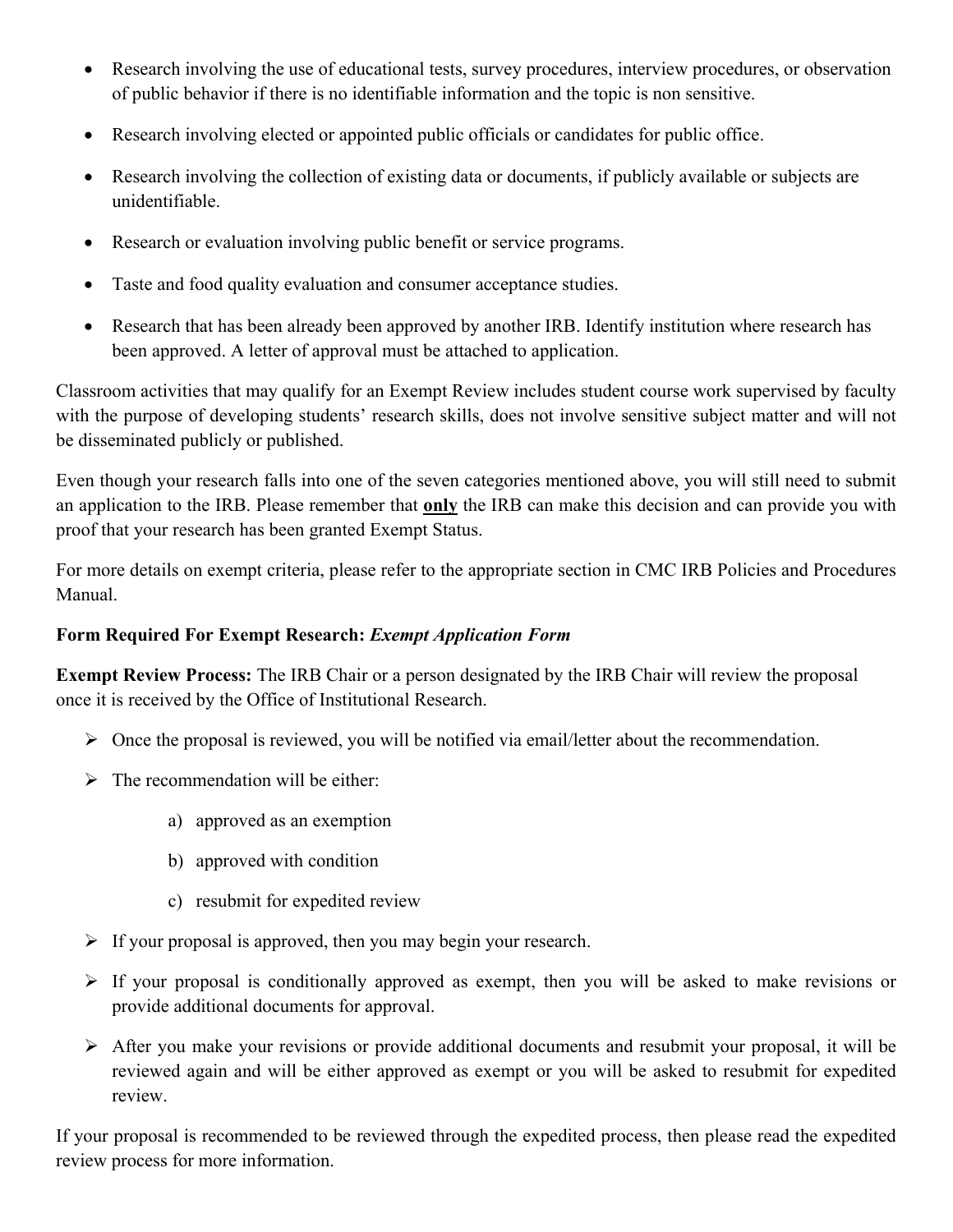**Exempt Review Process Timeline:** The exempt review can take 1 to 2 weeks depending on the recommendation of the reviewer. Updates about the application will be communicated via email/letter.

## **2. EXPEDITED REVIEW**

If your research involves human subjects and does not qualify for exemption, then you must apply for an expedited review.

Types of research projects eligible for an expedited review include:

- No more than minimal risk according to the federal guidelines.
- Minor changes in previously approved research during the period (one year or less) for which approval was granted.
- Any proposal that was reviewed before as exempt and was recommended by a reviewer to be reviewed as expedited.

"Minimal Risk" as defined by CFR 46.102 (i) means that the probability and magnitude of harm or discomfort anticipated in the research are not greater in and of themselves than those ordinarily encountered in daily life or during performance of routine physical or psychological examination or tests.

## **Form Required For Expedited Research:** *Expedited and Full Board Application Forms*

**Expedited Review Process:** The expedited application will be initially reviewed by two different IRB board members once it is received by the Office of Institutional Research.

- Each member will make a recommendation. Recommendation will either be:
	- a) approval
	- b) conditional approval or
	- c) resubmit as a full board review
- $\triangleright$  If you get an email/letter that states that your proposal is approved by the IRB, then you can begin your research.
- $\triangleright$  Conditional approval means that you must make some revisions or provide additional documents and resubmit the proposal for approval.
- $\triangleright$  Upon resubmission, your proposal will be reviewed again and recommendation will either be approved, or you will be asked to submit for full board review.
- $\triangleright$  If your proposal is recommended for full board review, then you will be provided with additional information about the full board meeting dates and an invitation to attend the meeting.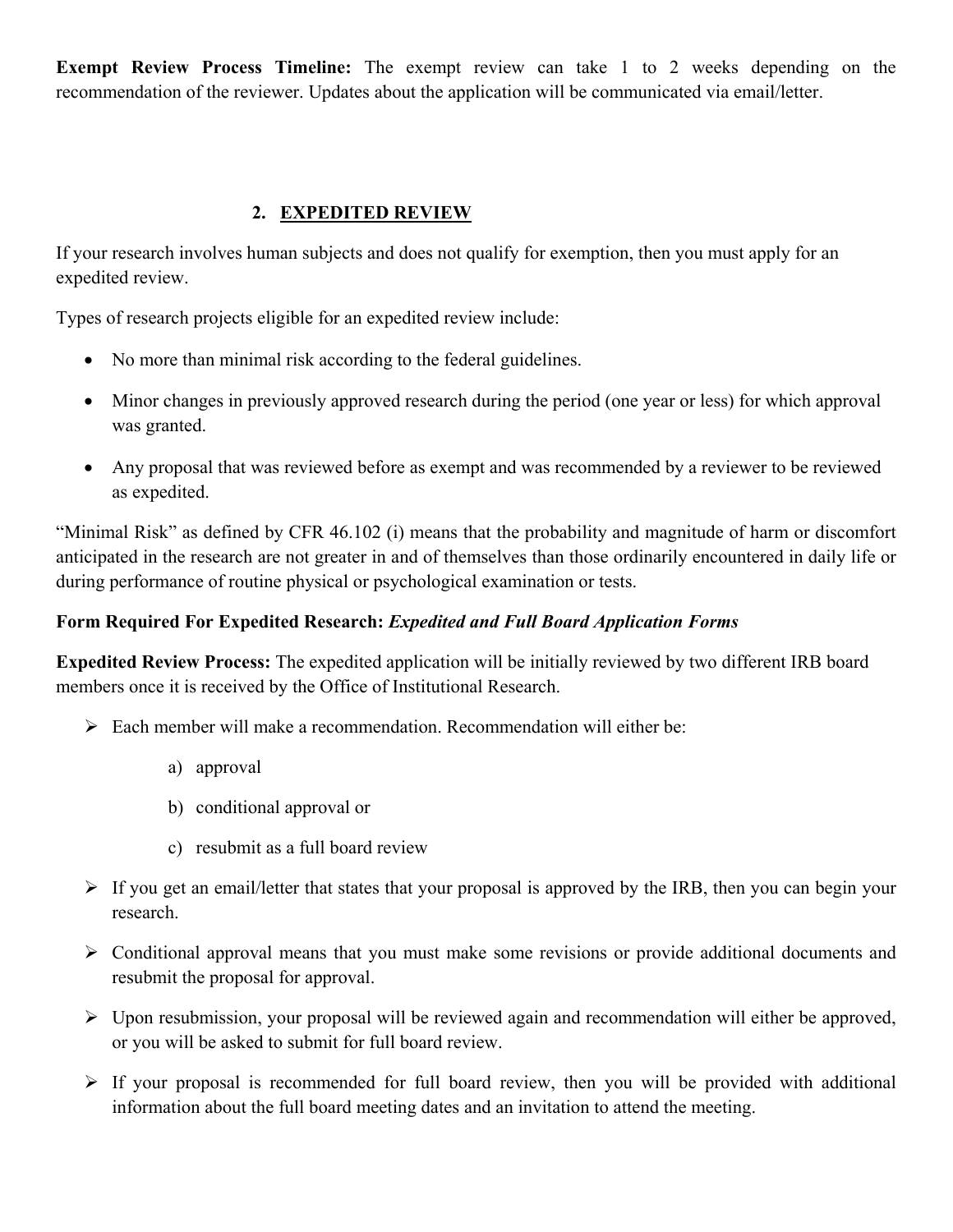**Expedited Review Process Timeline:** The expedited process can take from 1to 3 weeks, depending on the recommendation of the reviewers. Updates about the application will be communicated via email/letter.

## **3. FULL BOARD REVIEW**

If your research is not covered by either an exempt review or an expedited review, or if your research involves more than a "minimal risk," then you must apply for a full-board review. Usually proposals involving vulnerable populations or collecting blood samples, human tissues or any other bodily fluids must be reviewed by full committee.

#### **Form Required For Full Board Research:** *Expedited and Full Board Application Forms*.

**Full Board Review Process:** When a proposal is reviewed by the full-board

- Each committee member will review your research, discuss and provide recommendation at the convened IRB meeting.
- $\triangleright$  After that meeting, you will be notified via email/letter about the recommendations.
- $\triangleright$  If you receive an email/letter that states your proposal is approved then you may begin your research.
- $\triangleright$  But if it is conditionally approved then you will be asked to make some revisions and resubmit your proposal for approval.
- $\triangleright$  In order to have your proposal reviewed at the next IRB meeting, you must submit your application by the deadline for that meeting.
- $\triangleright$  If your proposal is going to be reviewed as full board, then you will also be notified with the meeting date and an invitation to attend the meeting.

**Full Board Review Process Timeline:** The full board review will take at least 4 weeks, depending on the date when the next IRB meeting is scheduled.

# **Step 4**

Required Documents to Submit Your Application

- Completed Exempt Application Questionnaire or Expedited/ Full Board Application Forms
- $\triangleright$  Final version of Informed Consent document (if participant s are minor, parental consent or minor consent is required)
- $\triangleright$  Additional documents used in research (e.g. surveys, flyers, etc.)
- $\triangleright$  Submit Research Ethics Training Certificate from fhi360

For more details on informed consent, please refer to the appropriate section in CMC IRB Policies and Procedures Manual.